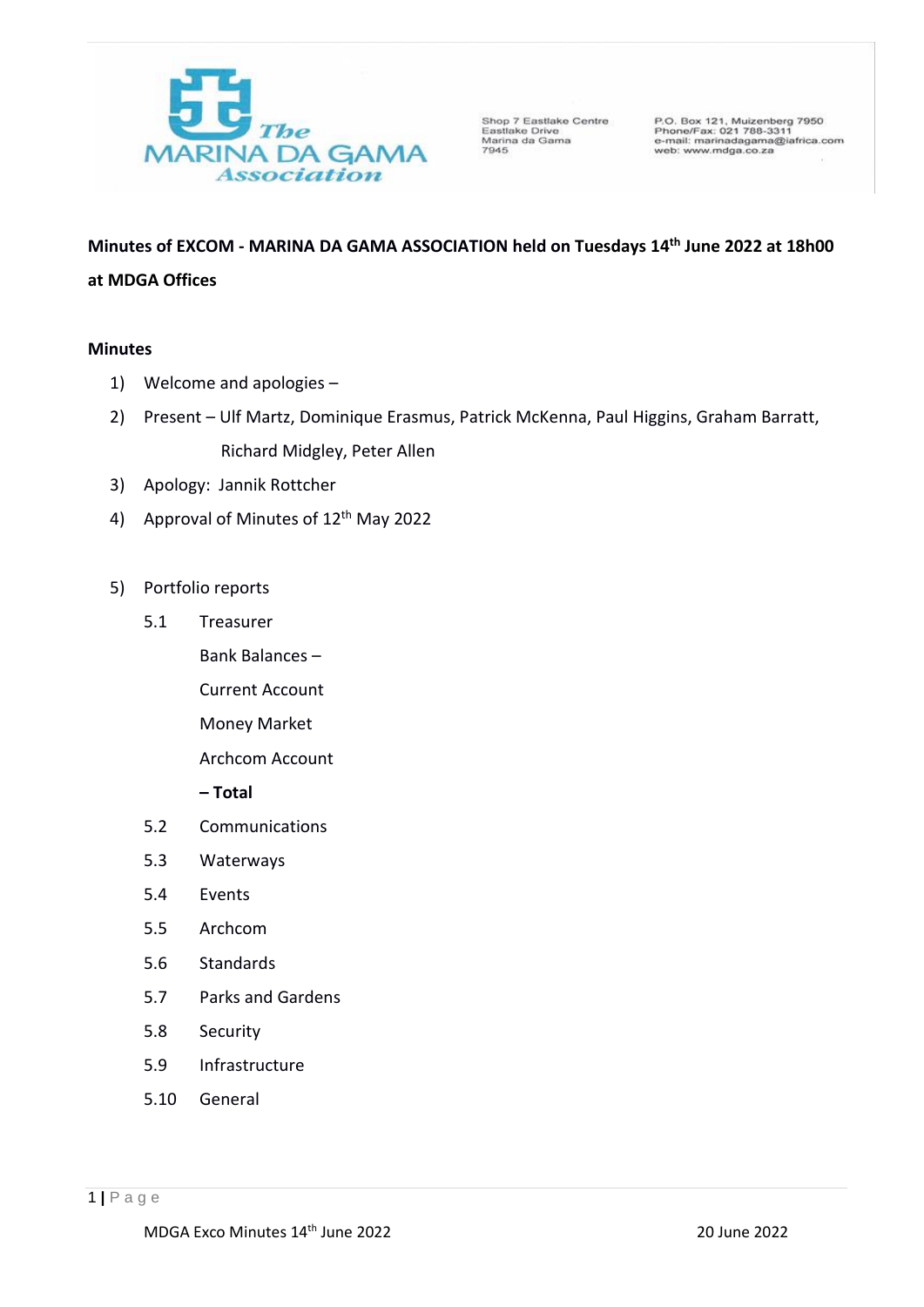## **Matters**

- A. Exco completed Proxy Forms and placed in Proxy Boxes
- B. Discussed the serial corresponders and amount of distractions
- C. Standards acknowledge that we are not meeting the high standards expected from and by us – will commence looking for a part time person with IT skills to assist the Office with Standards reporting, task scheduling, daily worksheets and follow up mechanisms
- D. Discussed May Financials
- E. Book keeper will be away over June/July so we will get the financials early August for these periods
- F. Investigate the referral to Debt Bureau of delinquents as a further option

Meeting finished at 19h00

6. Date of next meeting -Tuesday 21st June 2022 at 21h00 following AGM.

# **PORTFOLIO REPORTS – 14 June 2022**

| Treasurer             | 2       |
|-----------------------|---------|
| Security              | 3       |
| Events                | $3 - 4$ |
| Parks and Maintenance | 4       |
| Waterways             | 4       |
| Infrastructure        | 4       |
| Archcom               | 4       |
| Communications        | $4 - 5$ |
| Standards             | 5       |

# **TREASURER**

## **Bank Balances: as at 10/06/2022**

| Cheque A/c       | 18.995.10<br>R. |
|------------------|-----------------|
| Archcom A/c      | R 309.923.09    |
| Money Market A/c | R 1.014.913.66  |
| Total            | R 1.343.831.85  |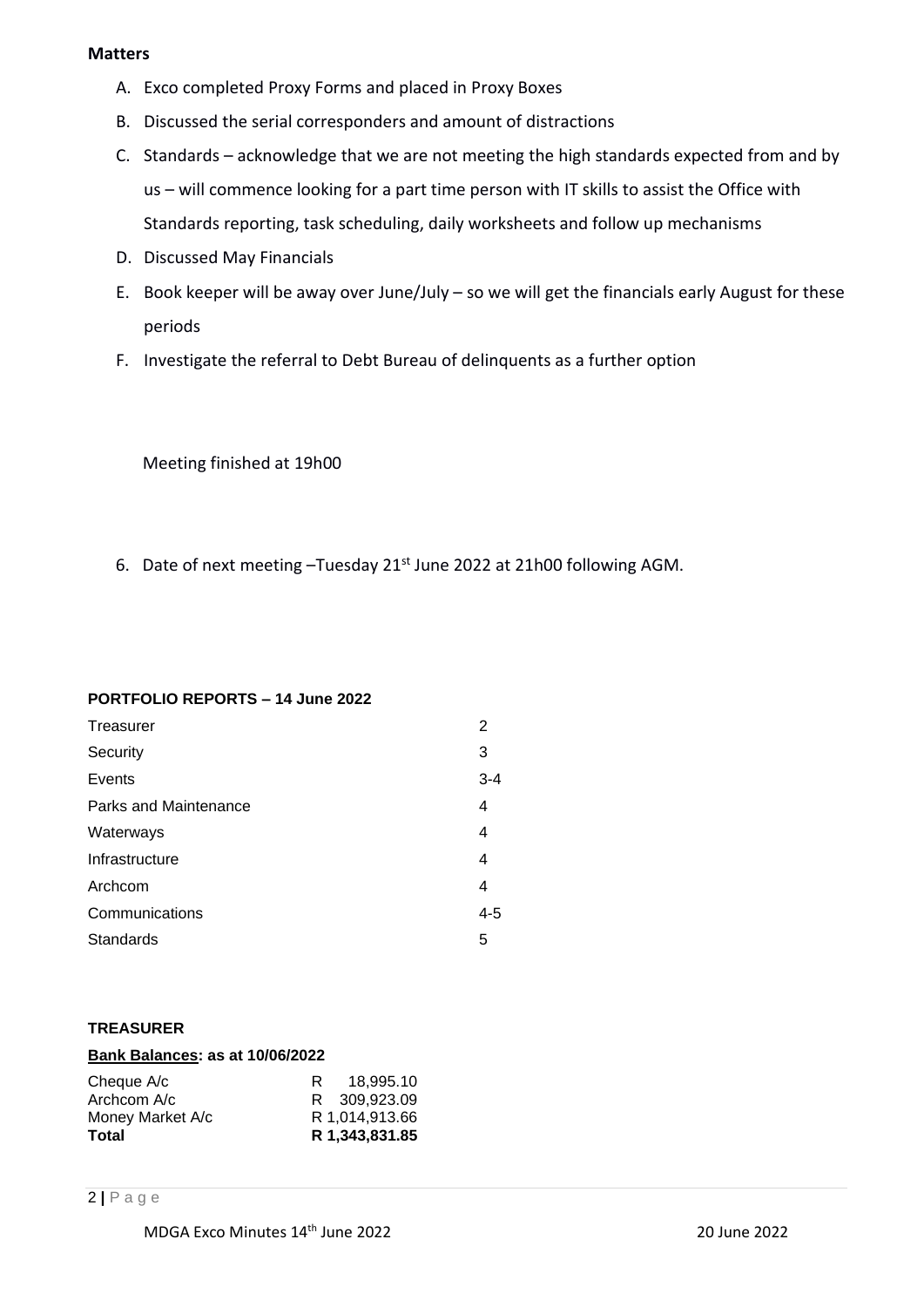## **SECURITY – PETER ALLEN**

Herewith crimes reported to and/or attended by DBS.

| <b>Battle</b><br>Ridge | <b>Battle Ridge</b> | Theft                              | 01.05.22 | 17h58                                  | No                | Suspect stole outside tap                                                                                                             |
|------------------------|---------------------|------------------------------------|----------|----------------------------------------|-------------------|---------------------------------------------------------------------------------------------------------------------------------------|
| Uitsig                 | Shearwater          | Att Theft<br>οf<br>Telkom<br>Cable | 16.05.22 | 21h30                                  | No                | Suspect/s tried to steal Telkom Phone Cable<br>from pole on field side. Ran away when<br>neighbour fired two shots with a gas pistol. |
| Uitsig                 | Shearwater          | <b>HBT</b>                         | 21.05.22 | <b>Between</b><br>$02h00$ and<br>03h00 | Yes<br>Muizenberg | Tools stolen out of garage                                                                                                            |

Please find attached the LPR triggers for May 2022.

#### **Triggers received – 80**

**Vehicles involved – 12**

**Alleged Crime Types – Drug Dealing Poaching Suspects Suspicious MV Theft Common Abalone Poaching Poaching Suspects Robbery SAPS Inquiry**

## **Outcome – 53 Triggers; Vehicle were out of the area before SSP's arrived**

## **27 Triggers; Vehicle were followed out of the area by SSP's**

## **Security Meeting at MDGA was held on 27th May 2022 at 10h00 with Colonel Naidoo and Roussow and Cpt Knapp.**

#### **EVENTS – DOMINIQUE ERASMUS**

First Thursday was another success, I have spoken to Gandolf and he is now eager to do a collaboration

I have discussed a new project with Koemie using the R2510 raised. I have suggested a meditation garden, but she is going to do some research and revert back to me.

#### Potije competition

I will be having a potjie competition one Saturday in July or August. This will take place in the square, I will be speaking to Nicky hopefully this week to get permission. We will have 10 teams. Residents can purchase a plate to taste the pots. Monies raised can go towards something in the Marina or donated (ideas welcome) booze/ drinks can be bought at the bistro. I need to get some prizes.

#### Food truck

In discussions with Mark Burrow about putting together a Food truck evening in the car park.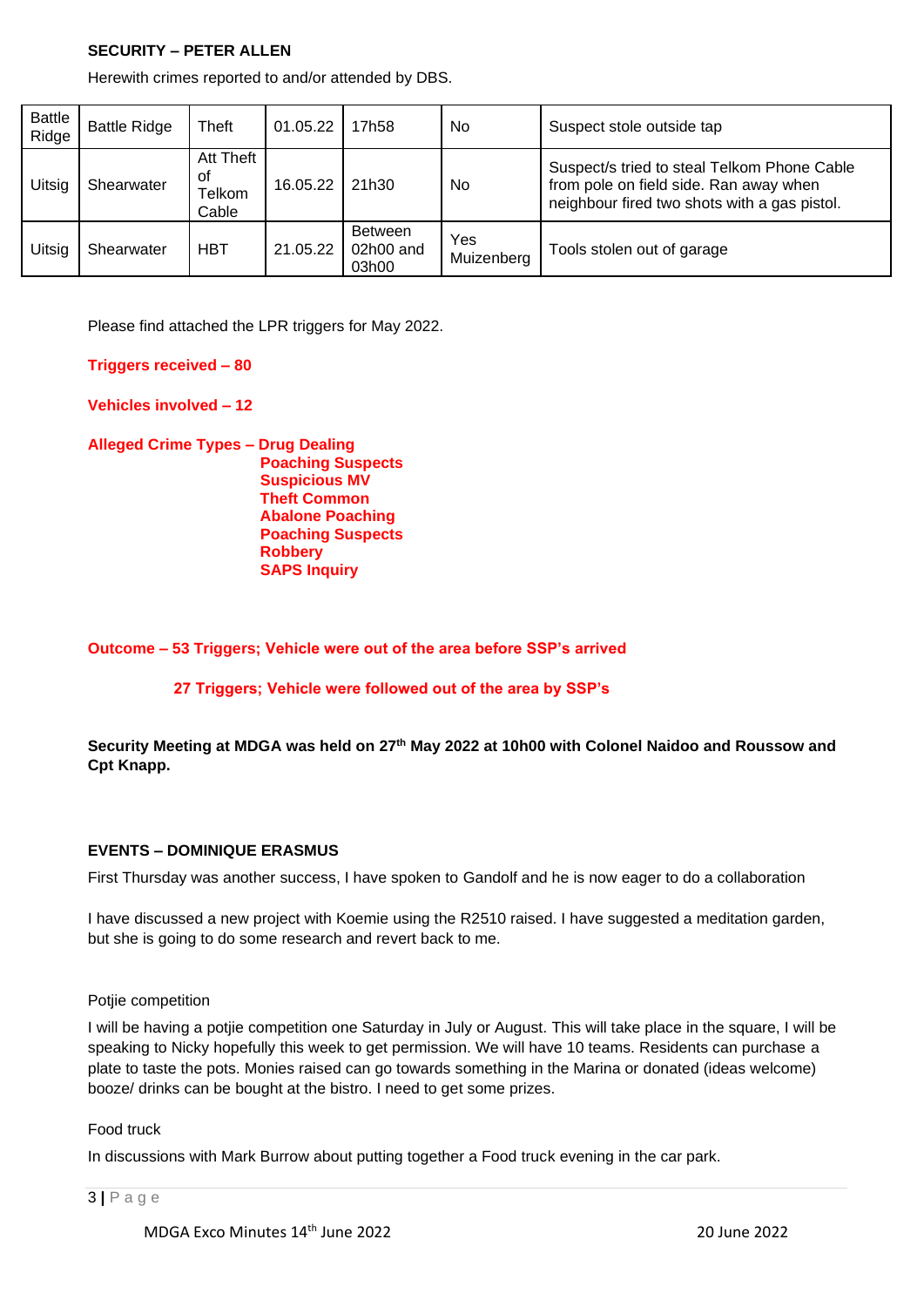## Gymnasium

I have had requests for an outdoor gymnasium. These are usually erected by COCT. Any thoughts? and should we ask residents in an open platform first?

## **PARKS AND MAINTENANCE – ULF MARTZ**

A meeting was held to discuss the "rescue plants" from Vrygrond to be planted in the Marina public open park areas. A meeting has been arranged with the property owner adjacent to the East Lake at the garden area for the potential water supply via installation of a well point at East Lake at the garden area at the pedestrian bridge crossing.

## **WATERWAYS – ULF MARTZ**

MDGA members attended the Special ZPAAC meeting where it was announced that the manufacture of the new weed harvester was derailed, with the CoCT stating that the manufacture had not made any progress, neither had they started on building the harvester. This necessitated the termination of the contract and retendering of a new harvester. Tenders were advertised on 27 May 2022. In addition, a Mayoral special meeting was held on Thursday, 2nd June 2022, where Ald Geordin Hill Lewis addressed the stakeholder.

## **INFRASTRUCTURE – ULF MARTZ**

Portfolio members have continued their pursuits to obtain information from the City relating to the status of the proposed road linking the M4 and M5 and the Vrygrond Housing Scheme.

## **ARCHCOM – PAUL HIGGINS**

Archcom meeting was held on 09 June 2022 attended by Gordon Hart and me.

Four new plans were submitted, three were approved and one needs some amendments before it may be approved.

Three no objections were also dealt with.

## **COMMUNICATIONS – PATRICK McKENNA**

This is my final ExCom meeting and portfolio report before I stand down next Tuesday (21 06 2022). Unfortunately, there is no successor lined up to take my place. However, I still need to schedule a handover meeting with a member of the incoming ExCom. I have also advised our IT/digital comms supplier, Chris Bischoff, that I am standing down and I will introduce him to the ExCom later this week.

Meanwhile, we continue to ramp up our communications ahead of next week's AGM. The messages seem to be reaching their target audience with the number of recipients opening our email newsletter still above average versus comparable online publications.

We received printed copies of our new residents' booklet for distribution to local estate agents and Marina residents, upon request. The booklet is also online at mdga.co.za.